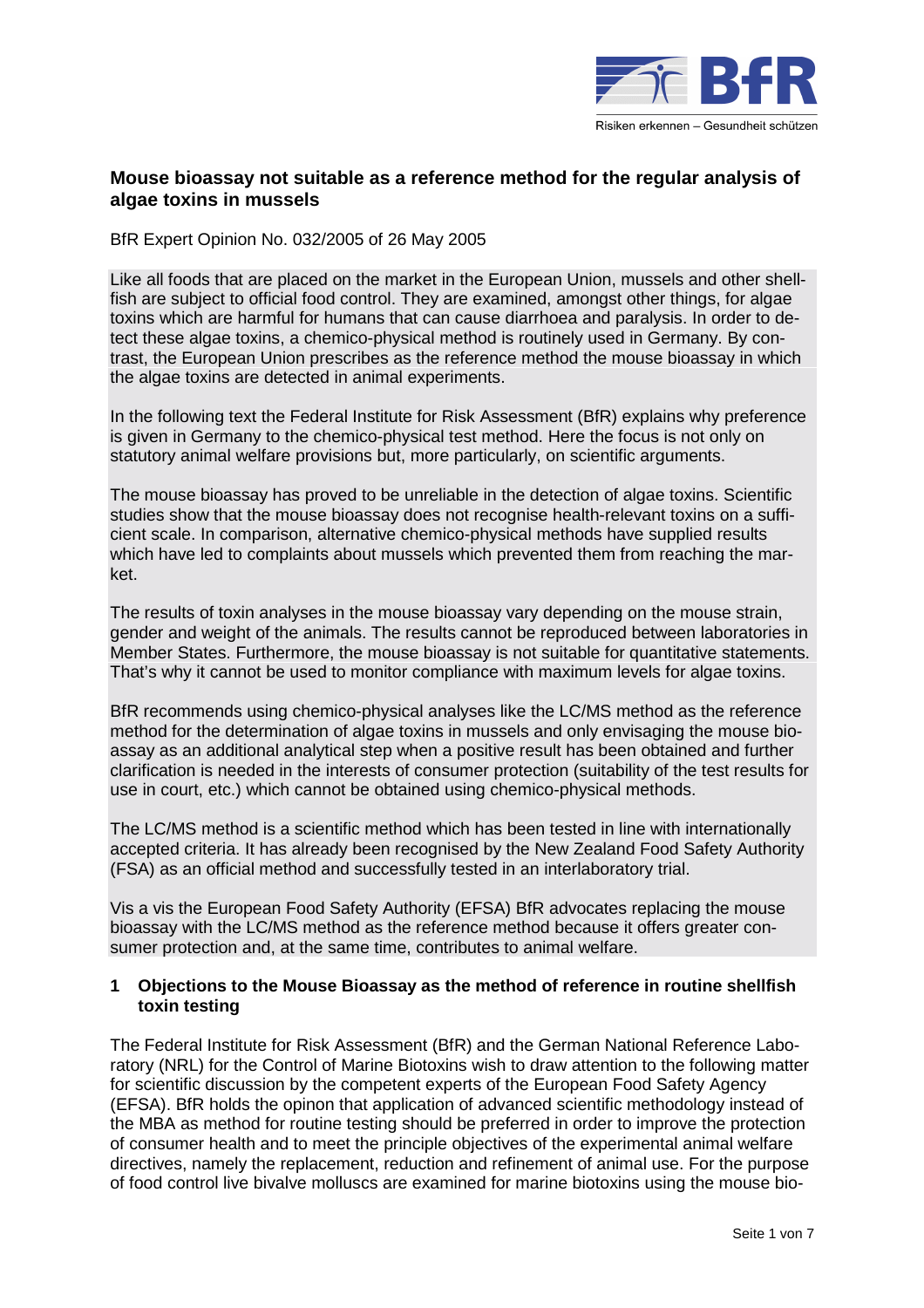

assay (MBA). In several occasions, the MBA has failed to be sensitive enough to detect certain marine biotoxins in quantities relevant for human health.

Against this background EFSA is asked to evaluate the following scientific questions presented in order to resolve scientific concerns to the MBA as the method of reference in routine testing.

1.1 Does the MBA as the method of reference in routine shellfish toxin testing assure consumer health protection sufficiently?

European Commission Decision 2002/225/EC of 15 March, 2002, sets rules with regard to the maximum levels and the methods of analysis of marine biotoxins in bivalve molluscs, echinoderms, tunicates and marine gastropods (Official Journal of the European Communities, L75, 62-64, 2002); in particular, it sets the maximal permissible levels for specific marine biotoxins belonging to the DSP toxin complex.

The Commission Decision permits, in principle, the use of alternative in vitro methods, such as physicochemical, functional or immunological methods, as substitutes of the stipulated Mouse Bioassay (MBA) for specific DSP toxins. However, the prerequisite for this option is the validation of such methods and the availability of an internationally accepted protocol. Article 5 explicitly states, that the MBA shall be the definitive reference method, if there are discrepancies between the results obtained by the use of different methods.

EFSA should examine if, from a scientific point of view, the MBA deserves the status of a method of reference. BfR holds the opinion that the MBA is not suitable as the definite method of reference. Especially the results of a Joint FAO/IOC/WHO ad hoc Expert Consultation on Biotoxins in Bivalve Molluscs (Oslo, September 26-30 2004) are challenging the status of the MBA as a standard reference method for marine biotoxins. In an "Advance Pre-Publication Copy" new toxicity guidance levels for marine biotoxins of the DSP-group are reported. The data are shown in the following table 1.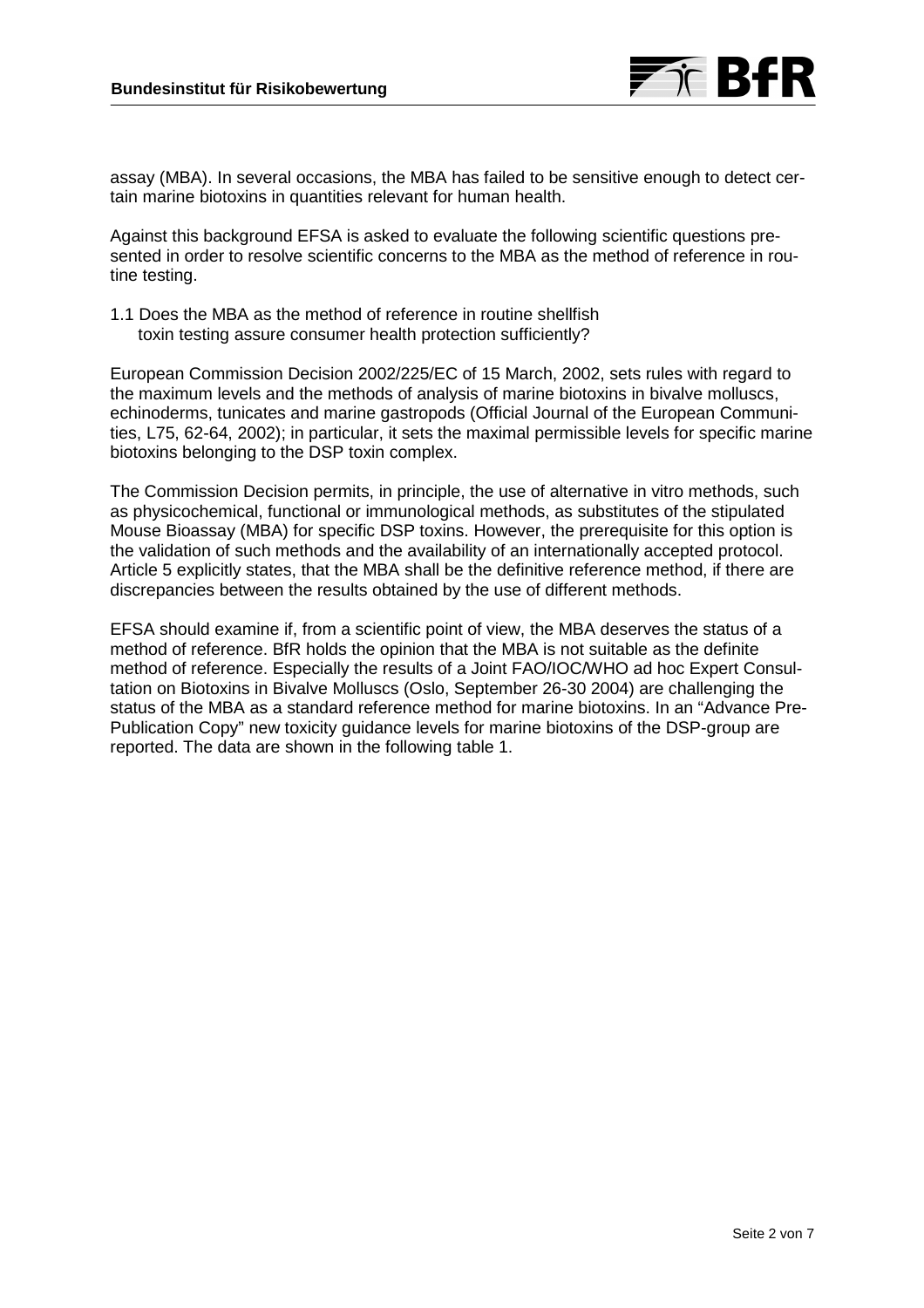

#### **Table 1: FAO/IOC/WHO ad hoc hoc Expert Consultation on Biotoxins in Bivalve Molluscs(Oslo, September 26-30 2004)**

Joint FAO/IOC/WHO ad hoc Expert Consultation on Biotoxins in Bivalve Molluscs

# 5.9 Summary Tables of Toxicology and Methods of Analysis

Table 2: Summary data used in the derivation of the acute RfD, as well as derived and current guidance levels.

| <b>Toxin Group</b>   | LOAEL(1)<br>NOAEL(2)<br>µg/kg bw | <b>Safety Factor</b><br>(Human data (H)<br>Animal data (A)) | Provisional<br>Acute RfD <sup>a</sup> | De rive d Guidance<br>Level/ Max Level<br>based on<br>consumption of 100g<br>$(1), 250g (2)$ and $380g$<br>(3) | Guidance<br>Level/Max Level<br>currently<br>implemented in<br>some countries <sup>b</sup> |
|----------------------|----------------------------------|-------------------------------------------------------------|---------------------------------------|----------------------------------------------------------------------------------------------------------------|-------------------------------------------------------------------------------------------|
| <b>AZA</b>           | 0.4(1)                           | 10(H)                                                       | 0.04 µg/kg                            | 0.024 mg/kg Shellfish<br>Meat(1)<br>0.0096 mg/kg SM (2)                                                        | 0.16 mg/kg SM                                                                             |
|                      |                                  |                                                             | 2.4 µg/adult                          |                                                                                                                |                                                                                           |
|                      |                                  |                                                             |                                       | 0.0063 mg/kg SM (3)                                                                                            |                                                                                           |
| BTX                  |                                  |                                                             | N/A                                   |                                                                                                                | 0.8 mg/kg SM as<br>PbTx-2                                                                 |
| <b>Cyclic Imines</b> |                                  |                                                             | N/A                                   |                                                                                                                |                                                                                           |
| DA                   | 1,000(1)                         | 10(H)                                                       | 100 µg/kg                             | 60 mg/kg SM(1)                                                                                                 | 20 mg/kg SM                                                                               |
|                      |                                  |                                                             | 6mg/adult <sup>a</sup>                | 24 mg/kg SM(2)                                                                                                 |                                                                                           |
|                      |                                  |                                                             |                                       | 16 mg/kg SM(3)                                                                                                 |                                                                                           |
| ΟA                   | 1(1)                             | 3(H)                                                        | $0.33$ µg/kg                          | 0.2 mg/kg SM (1)                                                                                               | 0.16 mg/kg SM                                                                             |
|                      |                                  |                                                             | 20 µg/adult <sup>a</sup>              | 0.08 mg/kg SM (2)                                                                                              |                                                                                           |
|                      |                                  |                                                             |                                       | 0.05 mg/kg SM(3)                                                                                               |                                                                                           |
| PTX                  |                                  |                                                             | N/A                                   |                                                                                                                |                                                                                           |
| STX                  | 2(1)                             | 3(H)                                                        | 0.7 µg/kg                             | 0.42 mg/kg SM(1)                                                                                               | 0.8 mg/kg SM                                                                              |
|                      |                                  |                                                             | 42 µg/adult <sup>a</sup>              | 0.17 mg/kg SM(2)                                                                                               |                                                                                           |
|                      |                                  |                                                             |                                       | 0.11 mg/kg SM(3)                                                                                               |                                                                                           |
| YTX                  | 5,000(2)                         | 100(A)                                                      | 50 µg/kg                              | 30 mg/kg SM(1)                                                                                                 | 1 mg/kg SM                                                                                |
|                      |                                  |                                                             | 3 mg/adult <sup>a</sup>               | 12 mg/kg SM(2)<br>8 mg/kg SM(3)                                                                                |                                                                                           |

<sup>a</sup> Based on an adult bw of 60 kg.

<sup>b</sup> These levels are considered as standard international regulatory levels, even though some countries might have different levels

Taking into account the "Derived Guidance Levels/Max Levels" based on consumption of 250 g portions from the table the MBA would fail to detect azaspiracids, okadaic acid, dinophysistoxins and esters at the relevant concentrations, meaning that false negative results have to be expected. Although the new values for this risk assessment have not been implemented into legislation by any country yet, these toxicological data cannot be ignored from a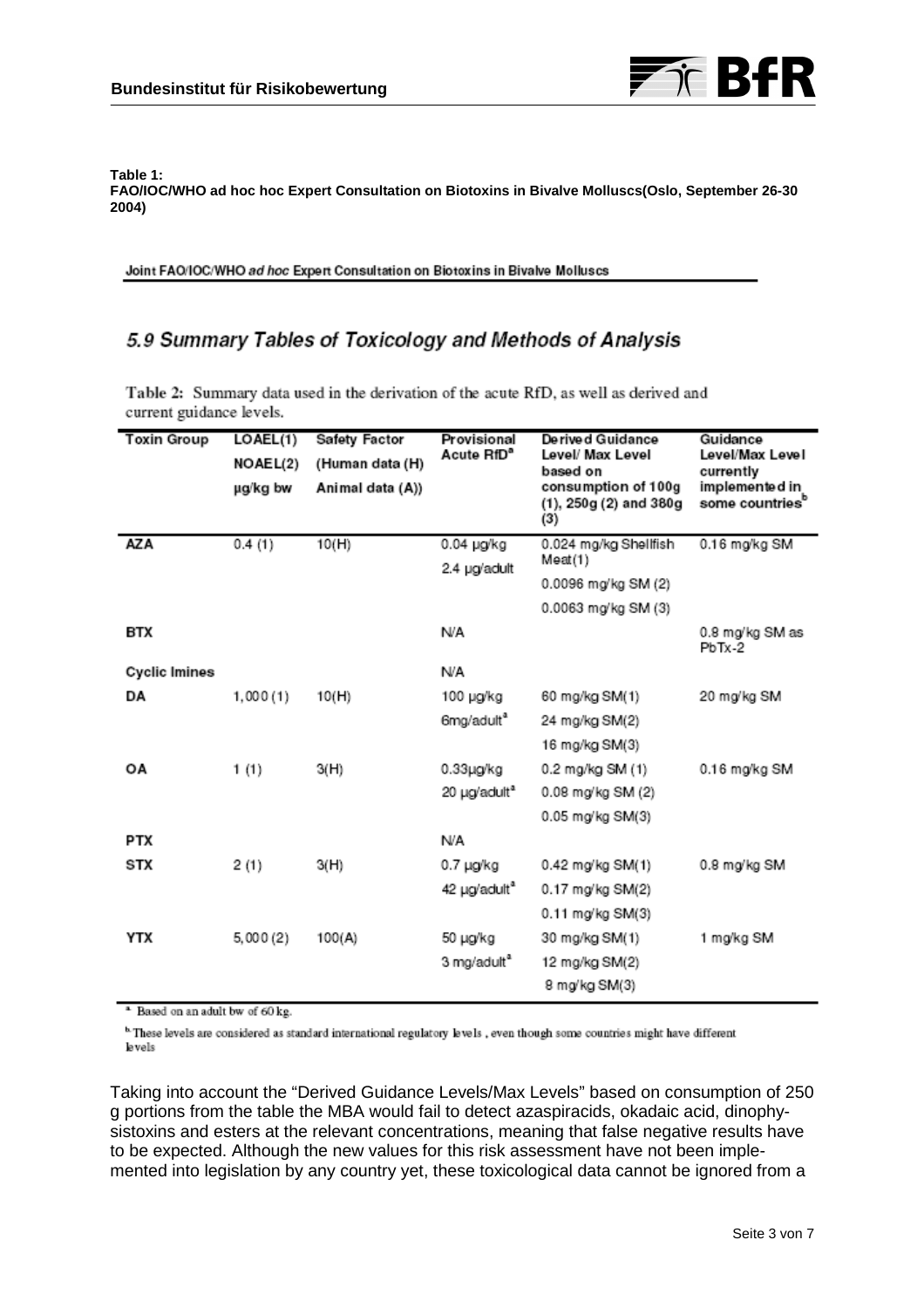

preventive consumer protection perspective. When the MBA is used as the definite reference method it is important to emphasise its deficits:

- Despite its status as the definite reference test, there is concern since even when this test is used there is no equivalence of results between laboratories of member states and even between repeated tests in one laboratory.
- The MBA has failed to shown good reproducibility between laboratories (McFarren 1959, LeDoux and Hall 2000, Toti et al. 1991). This has implications for the legal enforcement of limits of tolerable toxin levels in shellfish meat and the risk assessment that must underpin regulatory decisions aimed at protecting human health. It is of particular concern that Commission Decision 2002/225/EC requires adherence to maximum toxin levels for lipophilic compounds when it is unknown whether the MBA is capable of providing quantitative information on the DSP toxins involved. The MBA is definitely not considered appropriate for lipophilic toxin monitoring programmes.

Results of the MBA for DSP and PSP toxins show high variability between animals as strain, sex, age and bodyweight can all influence the results (Stabell et al., 1992; Prakasch et al., 1971; Nagashima et al. 1991). The scientific literature describes the MBA as "impossible to be validated". The test results show great variability between laboratories. Gender, weight and strain of the mice influence the outcome of the test. At the 5th International Conference on Molluscan Shellfish Safety (June 2004). McNabb et al. (2004) criticised the low sensitivity (too many false negative findings) and the low discrimination (too many false positive findings) of the MBA as compared with chromatographic methods (i.e. LC/MS).

- **It is not possible to validate the MBA for the quantitative determination of marine biotoxins within the DSP-group.** The MBA provides only qualitative results for DSP and other lipophilic toxins. The MBA is not discriminative and the accuracy, reliability and relevance of the quantitative data for PSP-analysis are insufficient.
- There is published evidence that the sample extraction method recommended in the new guidance does not adequately extract some of the key toxins, for example yessotoxins. It is also clear from the European Food and Veterinary Office ((FVO), Grange/Ireland) reports and other sources that this extraction process is not the method used in member states. In the presence of yessotoxins (when the method extracts these compounds), or other factors such as zinc or free fatty acids, the MBA may give incorrect positive results (McCulloch et al. 1989, Park et al. 1986, Suzuki et al. 1996, Lawrence et al. 1994, Takagi et al. 1984, Stabell et al., 1991).
- The MBA has failed to be sensitive enough in some occasions and thus cannot be considered absolutely safe. Scientific literature describes several cases in which human health was compromised, although the MBA result was satisfactory (Jørgensen et al. 2004). However, alternative in vitro methods provided results that would have stopped contaminated lots from being marketed, i.e. alternative methods would have made better provision for the protection of human health (validated CEN method DIN EN 14524).
- 1.2 Which scientific strategies are recommended by EFSA for validation and regulatory acceptance of in vitro alternative methods for the detection of marine biotoxins?

There is a strong effort of ongoing research to develop and validate in vitro alternatives to the MBA, i.e. chromatographic methods, enzyme immunoassays, protein phosphatase inhibition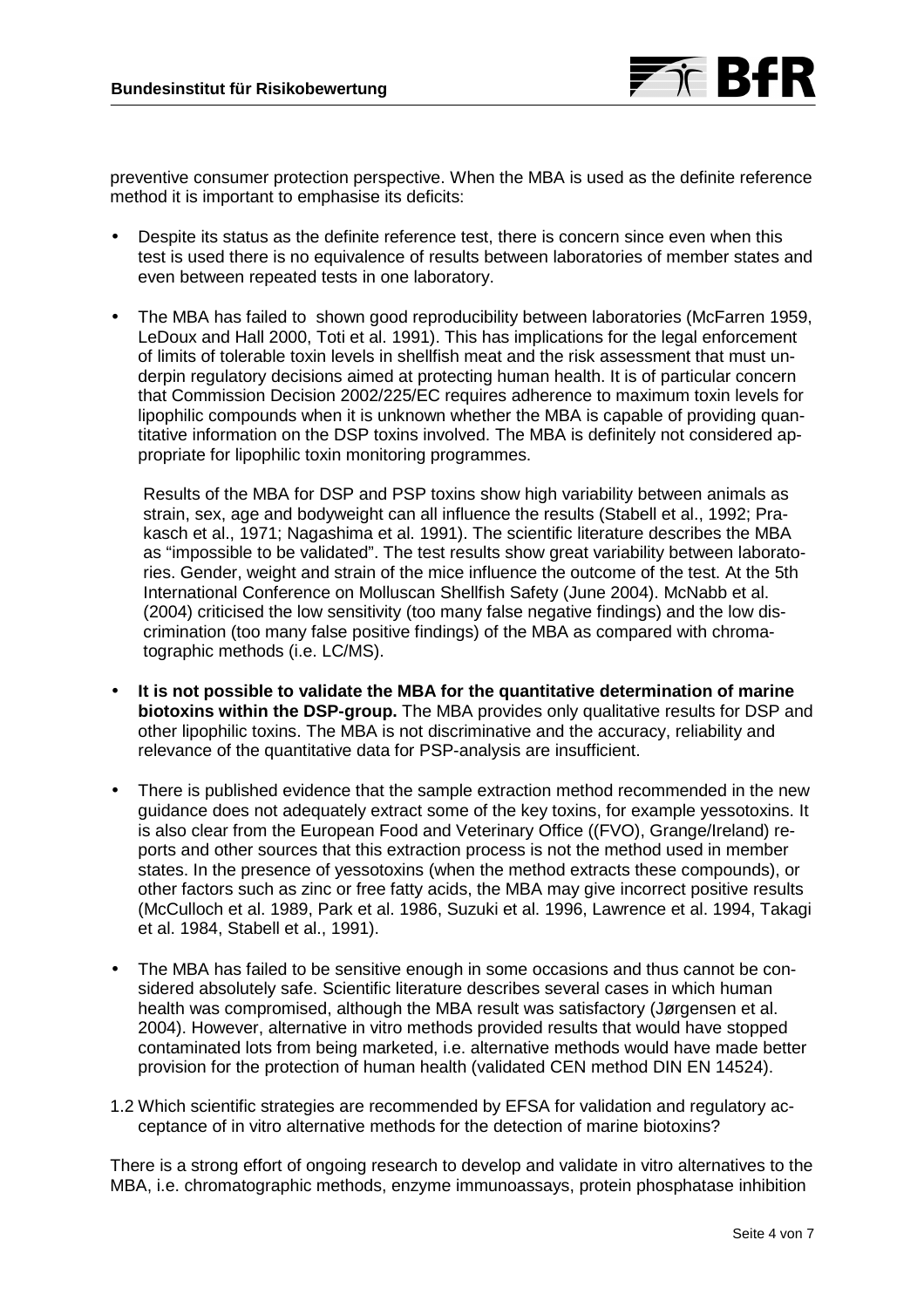

assays, ligand receptor binding assays and cell culture assays. Based on scientific literature BfR and the German NRL for the Control of Marine Biotoxins share the opinion that good progress is being made.

As early as 1985, Yasumoto et al. reported the chromatographic detection of tetrodotoxin (i.e. the toxin of the globe fish, Spheroides) using HPLC. In 1989, a fluorimetrical procedure to determine the content of PSP algal toxin in shellfish and shellfish products was published in the Official Collection of Test Procedures in accordance with §35 German Food and Commodity Act (Gesetz über den Verkehr mit Lebensmitteln, Tabakerzeugnissen, kosmetischen Mitteln und sonstigen Bedarfsgegenständen, Lebensmittel- und Bedarfsgegenständegesetz, - LMBG).

In 2002, Holland et al. described the new monitoring programme for marine biotoxins in New Zealand which is based on application of a LC/MS method. Prerequisite for the monitoring programme was completion of the validation of the in vitro method for ASP with a maximum level of 20 mg/kg and for DSP with a maximum level of 200 g/kg. Holland et al. (2002) emphasised that, in New Zealand, the suitability of the LC/MS method is currently being assessed for the detection of PSP toxins also. The German NRL for the Control of Marine Biotoxins of BfR is also working on this approach.

Irrespective of international developments and progress towards the validation of the chromatographic procedures, the activities of CEN are of particular importance for the regulatory acceptance of in vitro methods in Europe. In October 2004, the European standard DIN EN 14524 "Foodstuffs – determination of okadaic acid and dinophysis toxin in mussels – HPLC method with solid phase extraction clean-up" was published. The European standards EN 14176:2003 for the determination of domoic acid in mussels by HPLC and EN 14526:2004 for the determination of saxitoxin in mussels by HPLC were adopted by CEN and are now available (CEN/TC 275-Published Standards.http://www.cenorm.be).

Furthermore, scientific papers have reported the development of in vitro assays as screening methods like Enzyme Immunoassays, Protein Phosphatase Inhibition Assays, Ligand-Receptor Binding Assays and Cell Culture Assays. There are still no standard protocols for these methods, i.e. the development of these methods has not yet been completed. Enzyme immunoassays offer, for example, rapid detection with high sample throughput.

1.3 Have robust strategies been developed for implementing the best available methods for routine shellfish toxin testing?

The current shellfish toxin testing strategies and methods should be improved to provide better protection of public health by using the best available methods. In view of the technical progress made since the shellfish toxin testing directive was inforced BfR suggests to discuss the need for an amendment of the strategies defined by current legislation. In the opinion of BfR, samples should first be examined with the regular physicochemical methods to detect contamination with marine biotoxins. The MBA should only be applied in a second step, if these tests give a positive qualitative result and further testing to ensure toxicity of the sample is necessary but cannot be achieved by other physicochemical methods.

1.4 Could the LC/MS-method be adopted as a reliable reference method after successful validation?

Worldwide there are no evaluated reference methods established for the determination of marine biotoxins in shellfish. Annually some thousend tons of mussels from New Zealand are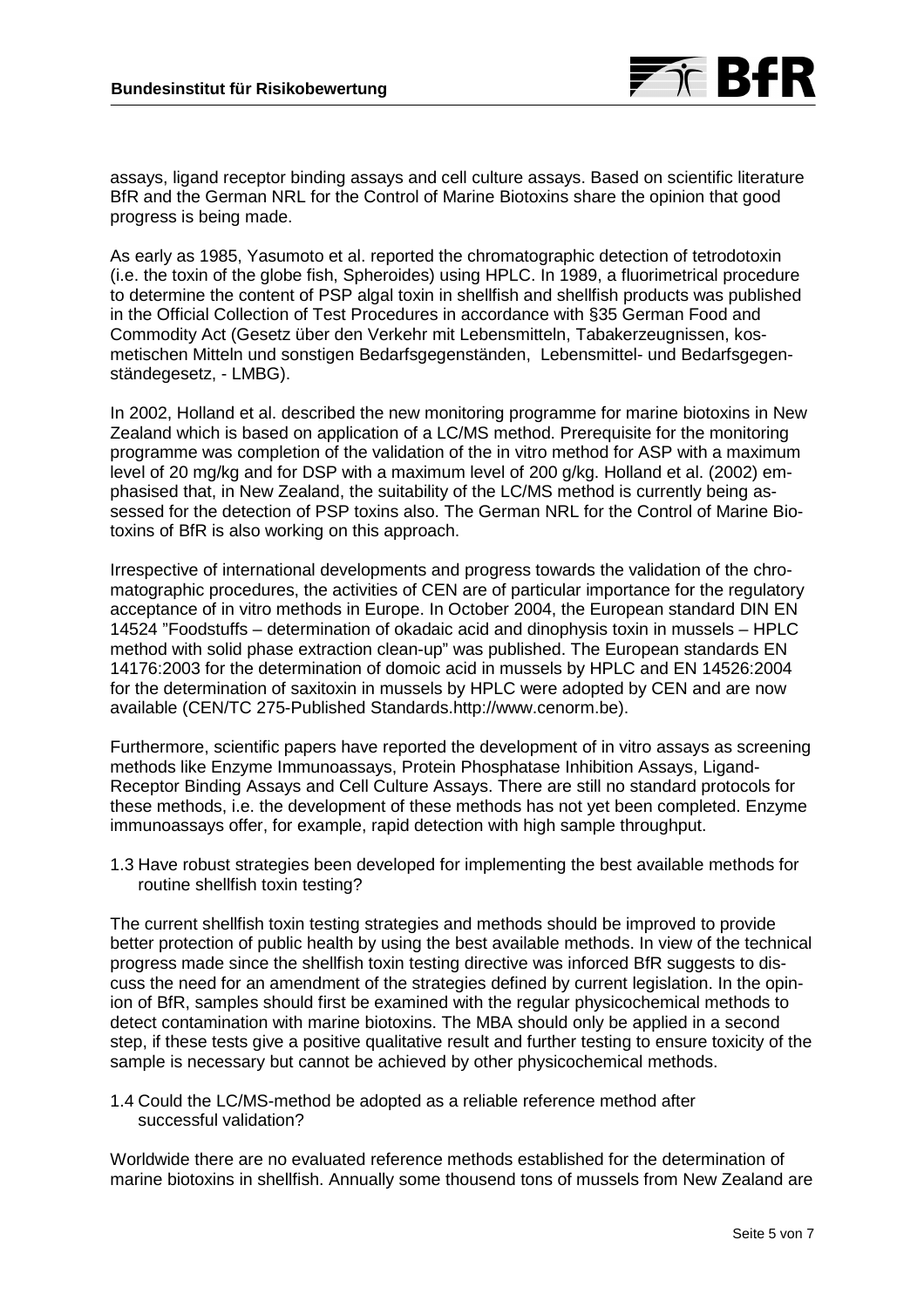

imported by member states of the European Union. The official method of analysis for the determination of DSP-toxins as regulated in document 2002/225/EC is a LC/MS-method, which is approved by the New Zealand Food Safety Authority and meanwhile passed a single laboratory validation according to an international protocol. In addition, this method was successfully tested in an interlaboratory study.

The European Food and Veterinary Office inspected the production- and food safety-facilities for shellfish and mussels from New Zealand in the year 2003 and stated no non-conformity in the application of the LC/MS-method with the MBA which is mandatory in Europe.

Due to the fact that some analogues of marine biotoxins of the DSP-type are not available as reference substances, alternative methods could not be validated, and, therefore, the MBA could so far not be replaced in Europe by more sophisticated methods of analysis.

However, the European Commission accepts the import of mussels from New Zealand, for DSP-content tested by a LC/MS-method.

## **2 References**

Bundesinstitut für Risikobewertung: Analytik mariner Biotoxine, Notwendige Schritte zur Validierung und behördlichen Anerkennung von Alternativmethoden zum Maus-Bioassay als Referenzmethode, Positionspapier Nr. 013/2005 des BfR vom 7. April 2005, http://www.bfr.bund.de/cm/238/positionspapier\_analytik\_mariner\_biotoxine.pdf

Bundesinstitut für Risikobewertung: Analysis of Marine Biotoxins, Approaches to Validation and Regulatory Acceptance of Alternative Methodes to the Mouse Bioassay as method of Reference, Position Paper of the Federal Institute for Risk Assessment (BfR), Germany, April 2005. http://www.bfr.bund.de/cm/245/position\_paper\_analysis\_of\_marine\_biotoxins.pdf

Food and Agriculture Organization of the United Nation (FAO), Intergovernmental Oceanographic Commission ofd UNESCO (IOC), World Health Organization (WHO): Report of the Joint FAO/IOC/WHO ad hoc Expert Consultation on Biotoxins in Bivalve Molluscs. Oslo, Norway, Sept. 26-30, 2004

Kevin Jørgensen and Lene Bai Jensen: Distribution of DSP toxins in consignments of blue mussels. Food Additives and Contaminants. 21:341-347 (2004)

Lawrence, J.F., Chadha, R.K., Ratnayake, W.M., Truelove, J.F.: An Incident of Elevated Levels of Unsaturated free Fatty Acids in Mussels from Nova Scotia and their toxic effect in Mice After Intraperitoneal injection. Natural Toxins 2:318-321 (1994)

LeDoux, M. and Hall, S.: Proficiency testing of Eight French Laboratories in Using the AOAC Mouse Bioassay for Paralytic Shellfish Poisoning: Interlaboratory Collaborative Study. Journal of the A.O.A.C. 83(2):305-310 (2000)

McCulloch, A.W., Body, R.K., de Freitas, A.S., Foxall, R.A., Jamieson, W.D., Laycock, M.V., Quilliam, M.A., Wright, J.L., Boyko, V.J., McLaren, J.W.: Zinc from Oyster Tissue as Causative Factor in Mouse Deaths in Official Bioassay for Paraytic Shellfish Poison. Journal of the A.O.A.C 72(2):384-386 (1989)

McFarren E.F.: Report on Collaborative Studies of the Bioassay for Paralytic Shellfish Poison. Journal of the A.O.A.C. 42 (2): 263-271 (1959)